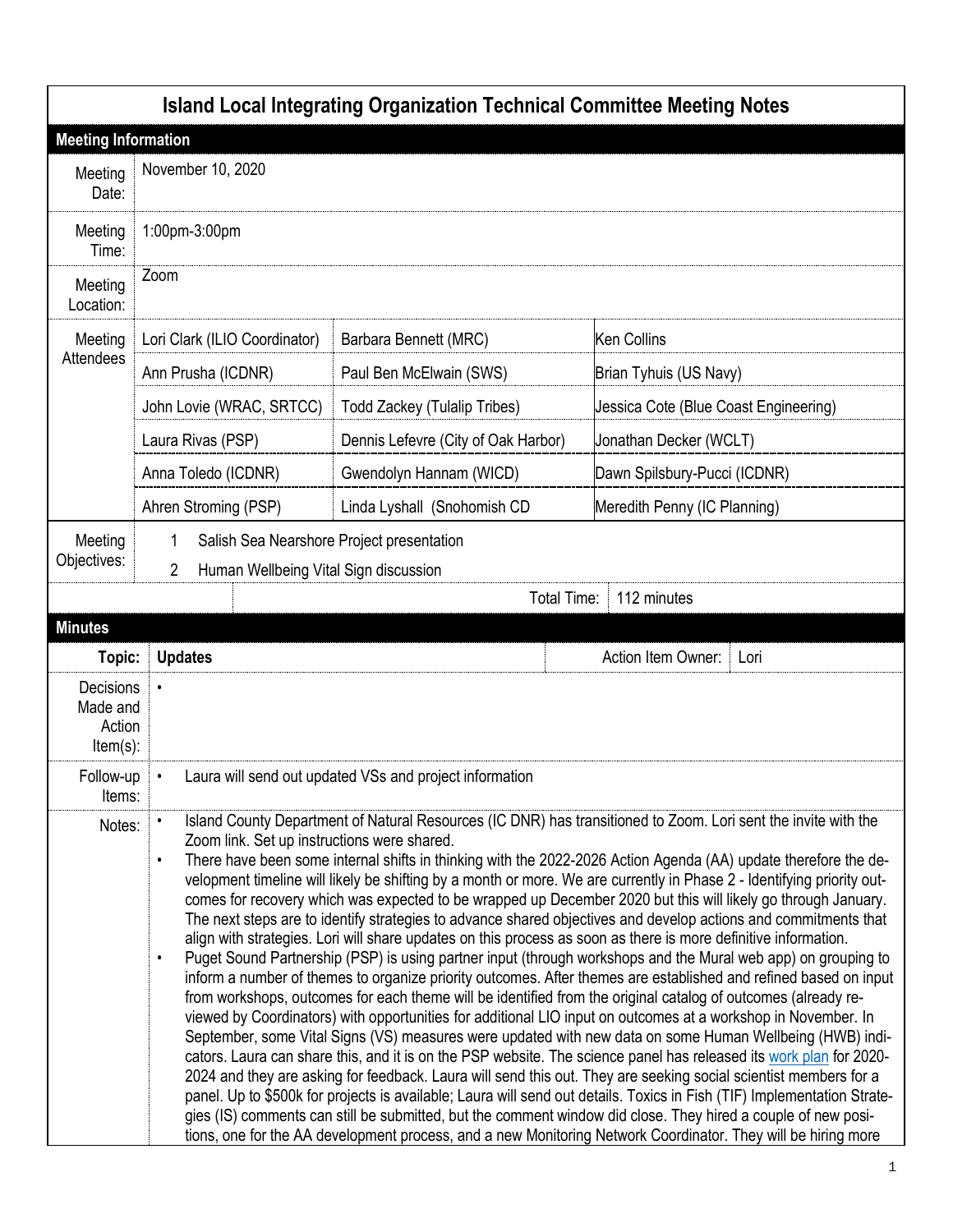|        |           | positions soon.                                                                                                                                                                                                                          |                    |                |
|--------|-----------|------------------------------------------------------------------------------------------------------------------------------------------------------------------------------------------------------------------------------------------|--------------------|----------------|
|        | $\bullet$ | The grouping and splitting exercise that we went through for the outcomes catalog is to have a more refined (and                                                                                                                         |                    |                |
|        |           | more accurate) list of outcomes to make sure we have a solid list of values (and ways to measure them, or                                                                                                                                |                    |                |
|        |           | "criteria") that reflect the recovery community's interests for distinguishing priority outcomes for the 2022-26 Action                                                                                                                  |                    |                |
|        |           | Agenda. The outcomes have been translated into stressor related as oppose to the mix between stressor related                                                                                                                            |                    |                |
|        |           | and enabling conditions.                                                                                                                                                                                                                 |                    |                |
|        | $\bullet$ | Stressor-based outcomes can relate to what we want to achieve without targeting a specific stakeholder. The next<br>step will be to look at recovery strategies and actions that will address these outcomes and then looking to partner |                    |                |
|        |           | commitments for these actions.                                                                                                                                                                                                           |                    |                |
|        | $\bullet$ | The Stormwater SIAT hosted an unpermitted jurisdiction workshop on October 19th to share ideas about improv-                                                                                                                             |                    |                |
|        |           | ing policies, processes, and actions that could benefit water quality throughout the Sound which also improve resil-                                                                                                                     |                    |                |
|        |           | ience, economic planning and protect human health. They will continue to have other workshops. Call Lori if you                                                                                                                          |                    |                |
|        |           | would like to talk about it.                                                                                                                                                                                                             |                    |                |
|        | $\bullet$ | There was an opportunity to review the Toxics in Fish IS products (narrative, results chains, etc.) from Sept 15-Oct                                                                                                                     |                    |                |
|        |           | 16. John Lovie and Lori provided feedback. All comments will be reviewed by the TIF Core Team to adjust and                                                                                                                              |                    |                |
|        |           | improve IS content based on external input. Thank you to those who participated in the development and review of                                                                                                                         |                    |                |
|        | $\bullet$ | these products.<br>Strategies for Benthic Index of Biotic Integrity (B-IBI) is expected for public release by the end of 2020. There will                                                                                                |                    |                |
|        |           | be another opportunity to contribute.                                                                                                                                                                                                    |                    |                |
|        | $\bullet$ | "Reflections on the FFY2020 HSI Shared Investment Pilot" was shared on October 21 <sup>st</sup> . We took advantage of this                                                                                                              |                    |                |
|        |           | opportunity, and the funding is going to the Livingston Whidbey Camano Land Trust project.                                                                                                                                               |                    |                |
|        | $\bullet$ | Habitat Strategic Initiative Lead (HSIL) is currently developing its 2020-2021 work plan tasks related to Implemen-                                                                                                                      |                    |                |
|        |           | tation Strategy updates (final year before the next National Estuary Program (NEP) funding model)                                                                                                                                        |                    |                |
|        | $\bullet$ | Stormwater SIL is planning to host workshops on Toxics and Transportation to start building strategy for address-<br>ing the myriad of Puget Sound transportation issues (runoff, culverts, regional transportation planning, etc.).     |                    |                |
|        | $\bullet$ | Lori has not heard much from Shellfish SIL.                                                                                                                                                                                              |                    |                |
|        | $\bullet$ | Human Wellbeing Project: Oregon State University is currently scheduling and conducting interviews with LIO                                                                                                                              |                    |                |
|        |           | Coordinators and LIO members from all 10 LIOs. Interviews relate to the ongoing Human Wellbeing Project (2017-                                                                                                                           |                    |                |
|        |           | present). Many LIO Coordinators and members have already participated in this study (2018 interviews) and/or                                                                                                                             |                    |                |
|        |           | have heard of it through the Partnership or LIO Coordinators. David is still looking for members to participate in                                                                                                                       |                    |                |
|        |           | this study which will involve a 30-minute interview (via Zoom) with a member of the research team. All information<br>collected will be anonymized and remain confidential. Your participation will help the team better understand our  |                    |                |
|        |           | multi-year collaboration, human wellbeing integration, and overall lessons learned. If you are interested in                                                                                                                             |                    |                |
|        |           | participating in interviews, please contact Dr. David Trimbach to schedule your interview at 253-254-6398 or                                                                                                                             |                    |                |
|        |           | david.trimbach@oregonstate.edu.                                                                                                                                                                                                          |                    |                |
|        | $\bullet$ | Rotating the Management Conference through the Leadership Council. On Sept 9, the Leadership Council                                                                                                                                     |                    |                |
|        |           | launched the first 'Rotating the Management Conference' for the Strait LIO geography. The Strait Ecosystem Re-                                                                                                                           |                    |                |
|        |           | covery Network, The North Olympic Lead Entity, and the Hood Canal Lead Entity prepared five agenda items. Two                                                                                                                            |                    |                |
|        |           | of these related to Oil Spill Preparedness and Large Scale Permitting Barriers were discussed in depth. It was like-<br>ly recorded if anyone is interested.                                                                             |                    |                |
|        | $\bullet$ | The Ecosystem Coordination Board formed a subcommittee (Aug 13 <sup>th</sup> ) to develop a proposal for how the ECB will                                                                                                                |                    |                |
|        |           | travel to LIO geographies and tee up LIO topics for discussion. The subcommittee is working with LIO coordinators                                                                                                                        |                    |                |
|        |           | for input on this proposal.                                                                                                                                                                                                              |                    |                |
|        | $\bullet$ | Congressman Rick Larsen visited Seahorse Siesta and Sunlight Shores restoration sites on October 7th. The                                                                                                                                |                    |                |
|        |           | barge and bulkhead removal at Seahorse Siesta started this week, so the visit was great timing! It was a small                                                                                                                           |                    |                |
|        | $\bullet$ | group at each site due to COVID restrictions. Anna and Kelly Zupich did an excellent job!<br>Anna Toledo was interviewed about nearshore restoration work and the MRC on a new podcast, Northwest Fish                                   |                    |                |
|        |           | Passage.                                                                                                                                                                                                                                 |                    |                |
|        | $\bullet$ | The Northwest Straits Foundation just released the first in a series of Shore Friendly videos. This one covers                                                                                                                           |                    |                |
|        |           | coastal beaches and bluffs, and features Hugh Shipman! Check it out here, and if you feel inclined to share and/or                                                                                                                       |                    |                |
|        |           | comment, that will help spread the word.                                                                                                                                                                                                 |                    |                |
| Topic: |           | Salish Sea Nearshore Project                                                                                                                                                                                                             | Action Item Owner: | Ahren Stroming |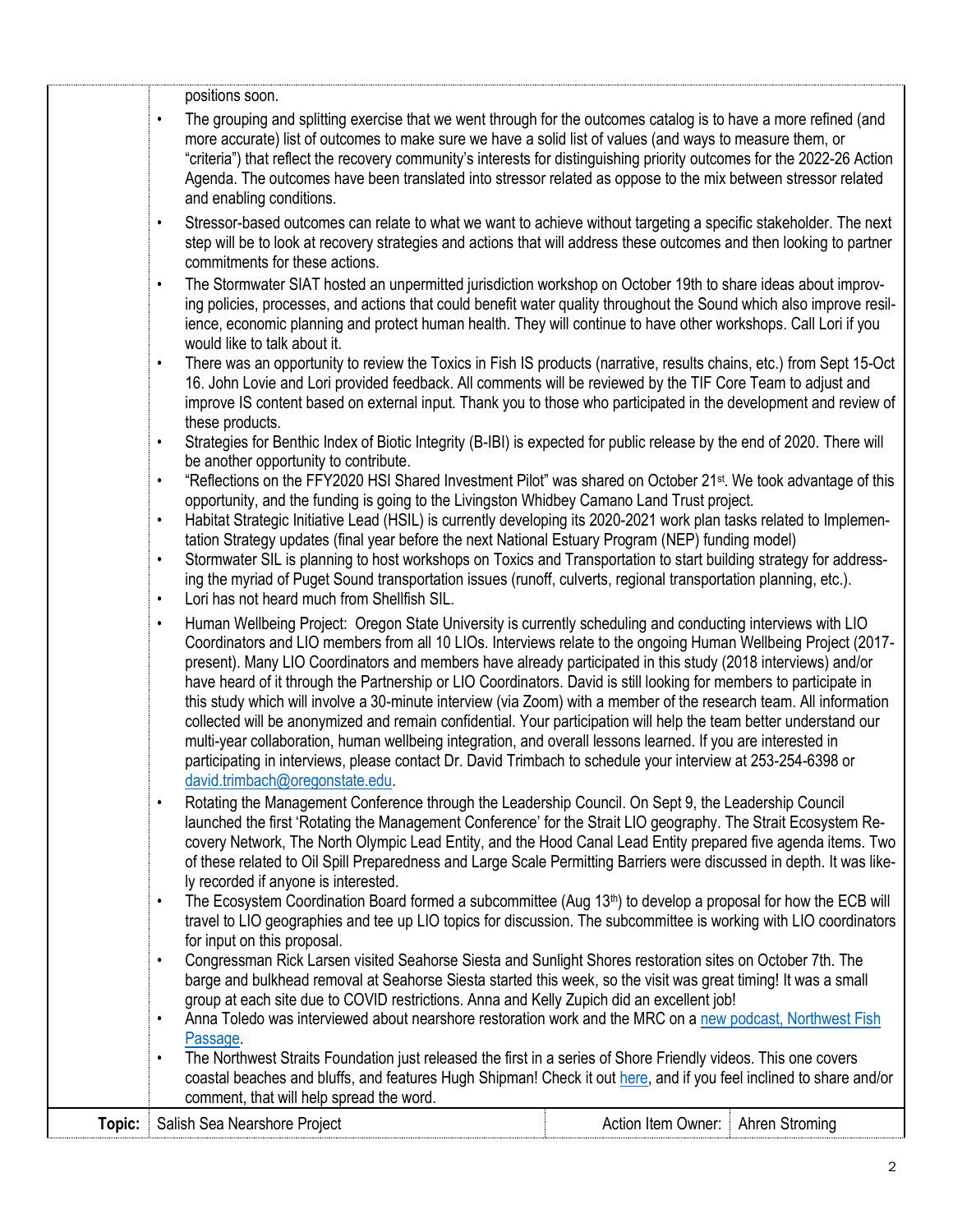| Decisions<br>Made and<br>Action<br>$Item(s)$ : |                                                                                                                                                                                                                                                                                                                                                                                                                                                                                                                                                                                                                                                                                                                                                                                                                                                                                                                                                                                                                                                                                                                                                                                                                                                                                                                                                                                                                                                                                                                                                                                                                                                                                                                                               |
|------------------------------------------------|-----------------------------------------------------------------------------------------------------------------------------------------------------------------------------------------------------------------------------------------------------------------------------------------------------------------------------------------------------------------------------------------------------------------------------------------------------------------------------------------------------------------------------------------------------------------------------------------------------------------------------------------------------------------------------------------------------------------------------------------------------------------------------------------------------------------------------------------------------------------------------------------------------------------------------------------------------------------------------------------------------------------------------------------------------------------------------------------------------------------------------------------------------------------------------------------------------------------------------------------------------------------------------------------------------------------------------------------------------------------------------------------------------------------------------------------------------------------------------------------------------------------------------------------------------------------------------------------------------------------------------------------------------------------------------------------------------------------------------------------------|
| Follow-up<br>Items:                            | none                                                                                                                                                                                                                                                                                                                                                                                                                                                                                                                                                                                                                                                                                                                                                                                                                                                                                                                                                                                                                                                                                                                                                                                                                                                                                                                                                                                                                                                                                                                                                                                                                                                                                                                                          |
| Notes:                                         | Ahren Stroming is a Special Projects Assistant with PSP and he presented at the LIO Coordinators meeting this<br>$\bullet$<br>month on mobilizing funding. What he shared was so exciting and could have significant beneficial impacts for<br>Island County and certainly for Puget Sound. He will be sharing how PSP is partnering with NOAA to set up<br>conservation credits for shoreline development permit mitigation. We (IC staff) have been talking about the need<br>for a mitigation bank or in-lieu fee program in Island County for some time. Although the PSP/NOAA program will<br>not cover wetland mitigation, it will offer effective mitigation alternatives for shoreline projects.                                                                                                                                                                                                                                                                                                                                                                                                                                                                                                                                                                                                                                                                                                                                                                                                                                                                                                                                                                                                                                      |
|                                                | The Army Corps of Engineers (ACOE) relies on the National Oceanic and Atmospheric Administration (NOAA)<br>$\bullet$<br>Fisheries to give expert opinions on Endangered Species Act (ESA) compliance for permit applications. NOAA<br>issued a biological opinion on a batch of 40 projects for this first round. The findings were that the projects would<br>jeopardize endangered species. This acts as a forcing mechanism for their permit. One of the alternatives would<br>be for permit applicants to purchase conservation credit offsets. PSP is proposing that they act as a broker in the<br>process. An applicant will first go to the ACOE, then use NOAA's calculator. If there are impacts, they will need to<br>offset them. Then, buying credits from PSP becomes an option. They will use the funding for conservation<br>projects. They can also use the calculator to quantify beneficial projects. Washington Recreation and Conservation<br>Office (RCO) will receive funds and disperse them to PSP. PSP will be primarily working with the Washington<br>Department of Natural Resources (DNR), but will look for other sponsors if need be. NOAA's calculator will<br>continue to be developed. All of this needs to happen within one service area, and there are 5 service areas total.<br>The offsetting conservation credit work needs to happen in the same service area as the construction. This will<br>give more benefit to areas that occur closer to a site in the calculator. PSP is prepared to sell credits in any service<br>area, and some already have projects set up.                                                                                                                            |
|                                                | For the initial 40-project batch, they are going to focus on creosote pier and pile removal. This entire program is<br>$\bullet$<br>designed to start out simply in order to judge how well and feasible it will be. They can set a consistent price, and<br>are not sure what the demand will be. This is scalable, and will contribute to forage fish success, and health of<br>humans and marine life. This will hopefully prove the concept.                                                                                                                                                                                                                                                                                                                                                                                                                                                                                                                                                                                                                                                                                                                                                                                                                                                                                                                                                                                                                                                                                                                                                                                                                                                                                              |
|                                                | This program will allow for conservation projects that would not happen otherwise. The buyer will need to offset<br>$\bullet$<br>impacts of builds that would have happened anyway, and PSP gets to leverage the expertise of the recovery<br>network.                                                                                                                                                                                                                                                                                                                                                                                                                                                                                                                                                                                                                                                                                                                                                                                                                                                                                                                                                                                                                                                                                                                                                                                                                                                                                                                                                                                                                                                                                        |
|                                                | There was a question if the driver of the calculator is no-net-loss, and how that is captured as a tool that can be<br>$\bullet$<br>used for other things in the future. The federal program is tied to no-net-loss. The calculator is conservative and<br>requires more than enough conservation.                                                                                                                                                                                                                                                                                                                                                                                                                                                                                                                                                                                                                                                                                                                                                                                                                                                                                                                                                                                                                                                                                                                                                                                                                                                                                                                                                                                                                                            |
|                                                | There was discussion about mitigation banking, including critiques. This included concerns that 1) credits will pay<br>$\bullet$<br>for projects that would have happened anyway. They are selecting conservation projects that do not have funding<br>available to them now. This is unknowable for the future, but they are trying to choose projects that do not have<br>funding lined up, or projects that are unlikely to find funding. If mitigation credits can mostly complete a project,<br>they can bring in a sponsor. 2) It is putting a price tag on damage to endangered species. PSP will not be the only<br>ones doing this, and they believe it improves the status quo. 3) The proposed mitigation is not exactly going to be<br>a like-like replacement for the damage being done by construction projects. The calculator does its best to add a<br>multiplying factor for situations like this. They are rolling this out and developing it slowly, and do not want to stay<br>in creosote removal exclusively forever – they would like to move into more like-for-like work. Right now, they do<br>not have confidence in the amount of funding coming in, or what the projects will be. They will have a better sense<br>of this in the future. 4) A restored area is not going to be better than an original (at least for a very long time). The<br>calculator does consider this. There will be situations where the credit obligation causes permittees to rethink their<br>project. Almost all have redesigned to be less impactful. There are times that, if the habitat is really great, the<br>credit obligation would be so high that it is not financially feasible. 5) We are introducing an environmental |
|                                                | economy. 6) We are in a state of recovery, so it might be better to move past no-net-loss. The calculator will                                                                                                                                                                                                                                                                                                                                                                                                                                                                                                                                                                                                                                                                                                                                                                                                                                                                                                                                                                                                                                                                                                                                                                                                                                                                                                                                                                                                                                                                                                                                                                                                                                |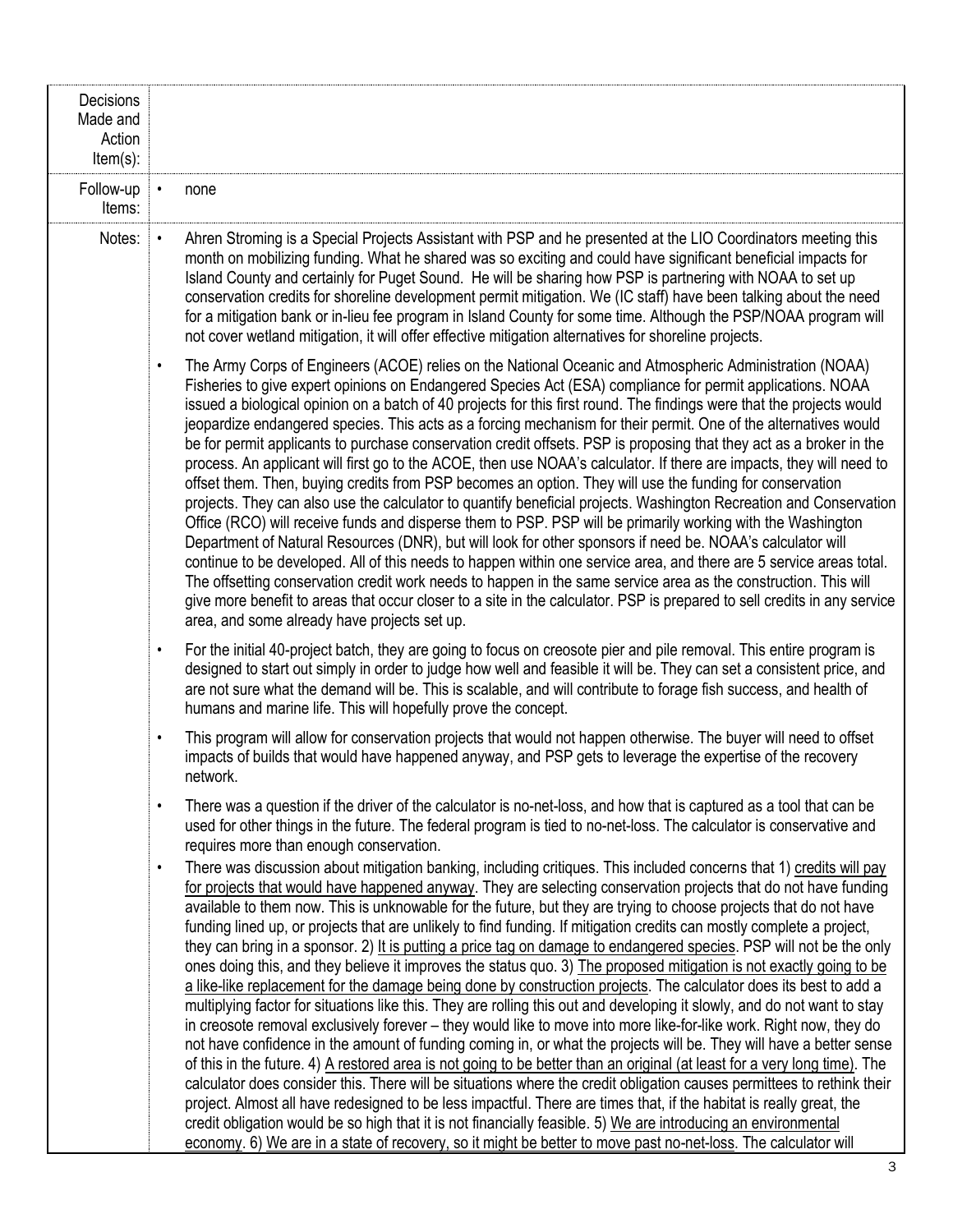|                                                       | generate a quantified impact.                                                                                                                                                                                                                                                                                                                                                                                                                                                                                                                                                                                                                                                                                                                                                                                                            |                    |      |  |  |
|-------------------------------------------------------|------------------------------------------------------------------------------------------------------------------------------------------------------------------------------------------------------------------------------------------------------------------------------------------------------------------------------------------------------------------------------------------------------------------------------------------------------------------------------------------------------------------------------------------------------------------------------------------------------------------------------------------------------------------------------------------------------------------------------------------------------------------------------------------------------------------------------------------|--------------------|------|--|--|
|                                                       | They are partnering with DNR because they have an inventory of creosote pilings around Puget Sound.<br>$\bullet$<br>This is for projects which fall under ACOE jurisdiction and permitting. NOAA batched projects so they could move<br>$\bullet$<br>them through the system. They would not issue a biological opinion for everything, but this will help streamline the<br>process and address the backlog. If a project is not in the backlog now, it will be looked at from a more holistic<br>view.                                                                                                                                                                                                                                                                                                                                 |                    |      |  |  |
|                                                       |                                                                                                                                                                                                                                                                                                                                                                                                                                                                                                                                                                                                                                                                                                                                                                                                                                          |                    |      |  |  |
|                                                       | The Tribes have been involved, mostly by talking to NOAA. There is a monthly meeting between PSP's Executive<br>$\bullet$<br>Council and any tribe that wants to come.                                                                                                                                                                                                                                                                                                                                                                                                                                                                                                                                                                                                                                                                   |                    |      |  |  |
|                                                       | There was a question about this funding being directed to ILIO. Once PSP knows how this program works, they<br>$\bullet$<br>will look to expand. There was a comment that maybe ILIO could choose which pilings the funding is directed to.                                                                                                                                                                                                                                                                                                                                                                                                                                                                                                                                                                                              |                    |      |  |  |
|                                                       | In each of the services areas, the totals need to offset. There is more than enough to offset anticipated demand for<br>$\bullet$<br>the foreseeable future. PSP would not sell credits if they were not confident that they could provide them, and the<br>applicant would need to find another way to mitigate if that were the case.                                                                                                                                                                                                                                                                                                                                                                                                                                                                                                  |                    |      |  |  |
|                                                       | The calculator is not publically available yet, but it will be soon. It will go on a public webpage for anyone to put a<br>$\bullet$<br>project into, hopefully before the end of the year. He will let us know. NOAA will also host multiple information<br>sessions.                                                                                                                                                                                                                                                                                                                                                                                                                                                                                                                                                                   |                    |      |  |  |
|                                                       | Service areas are determined based on major populations of Chinook. Whidbey Island is broken into 3. NOAA has<br>$\bullet$<br>defined the area, and the ACOE does not divide as much. There was a comment that it could benefit us to be in<br>three service areas.                                                                                                                                                                                                                                                                                                                                                                                                                                                                                                                                                                      |                    |      |  |  |
|                                                       | NOAA will be able to start accepting payments next week. Once they are paid, PSP has three years to come up<br>$\bullet$<br>with a plan to implement. This will hopefully happen ASAP. PSP chose creosote removal because it can be done<br>quickly, and they can groundtruth and adaptively manage it.                                                                                                                                                                                                                                                                                                                                                                                                                                                                                                                                  |                    |      |  |  |
|                                                       | ILIO and MRC can have input.<br>$\bullet$                                                                                                                                                                                                                                                                                                                                                                                                                                                                                                                                                                                                                                                                                                                                                                                                |                    |      |  |  |
|                                                       | The ACOE cannot preference different credits.<br>$\bullet$                                                                                                                                                                                                                                                                                                                                                                                                                                                                                                                                                                                                                                                                                                                                                                               |                    |      |  |  |
|                                                       | Sometimes creosote removal projects involve larger restoration. ILIO and MRC can have input in funding<br>$\bullet$<br>restoration around the creosote removal that was paid for by the credit offset.                                                                                                                                                                                                                                                                                                                                                                                                                                                                                                                                                                                                                                   |                    |      |  |  |
|                                                       | There was a comment that this seems like a good fit for Shore Friendly. They want to get to the point where they<br>$\bullet$<br>can have more competitive project selection. They have spoken with other conservation banks. They are not<br>taking a competitive market approach. Other partners have been tribal, state, or federal agencies. They have not<br>really engaged land trusts and land conservancies. They would take this step once they are certain they can move<br>beyond creosote.                                                                                                                                                                                                                                                                                                                                   |                    |      |  |  |
|                                                       | Contact Ahren at ahren stroming@psp.wa.gov if you would like to follow up on this.<br>$\bullet$                                                                                                                                                                                                                                                                                                                                                                                                                                                                                                                                                                                                                                                                                                                                          |                    |      |  |  |
| Topic:                                                | <b>HWB Survey Results Discussion</b>                                                                                                                                                                                                                                                                                                                                                                                                                                                                                                                                                                                                                                                                                                                                                                                                     | Action Item Owner: | Lori |  |  |
| <b>Decisions</b><br>Made and<br>Action<br>$Item(s)$ : |                                                                                                                                                                                                                                                                                                                                                                                                                                                                                                                                                                                                                                                                                                                                                                                                                                          |                    |      |  |  |
| Follow-up<br>Items:                                   | none                                                                                                                                                                                                                                                                                                                                                                                                                                                                                                                                                                                                                                                                                                                                                                                                                                     |                    |      |  |  |
| Notes:                                                | This survey aims to gauge Island County residents' values regarding natural resource priorities and shorelines.<br>$\bullet$<br>This survey mirrors regional efforts aimed at better understanding residents' values of and experiences with the<br>natural environment in Puget Sound. The Island County Local Integrating Organization in collaboration with<br>Oregon State University's (OSU) Human Dimensions Lab created this survey in order to: (1) better include Island<br>County residents' perspectives and voices in local natural resource management decisions; (2) update Island<br>County's ecosystem recovery plan; and (3) understand how residents feel about the county's shoreline. For more<br>information on Island County's recovery plan, please click here to see the current version. All residents over the |                    |      |  |  |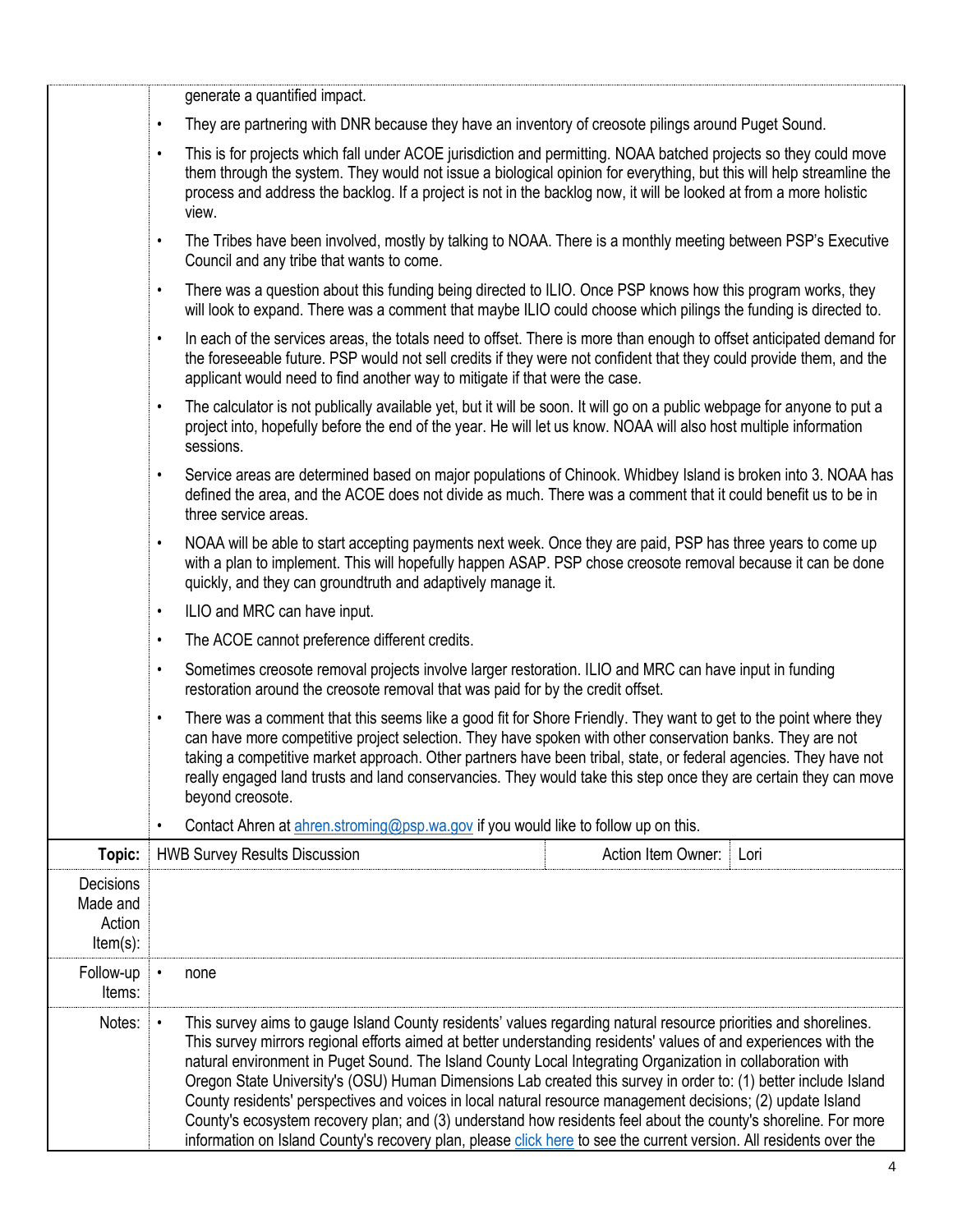age of 18 may complete the survey, including part-time and full-time residents. The survey should take approximately 10-15 minutes to complete and all responses will be recorded anonymously. All responses collected will contribute to Island County natural resource management decisions, including those related to ecosystem recovery planning and shoreline management. If you have any questions related to the survey and its contents, please contact Dr. David Trimbach at [david.trimbach@oregonstate.edu.](mailto:david.trimbach@oregonstate.edu)

- Also note: The first two purposes outlined below are directly connected to your participation in OSU's HWB Project. The second purpose relates to a separate ongoing project that Lori is working on focused on shorelines. She intends on providing you all the results and writing 1-2 manuscripts. She would ideally like to write a manuscript with the LIO or Lori as a representative of the LIO (even if you all have minimal input, I'd love to have you all named as a co-author). The paper will focus on community-based research and knowledge co-creation with an emphasis on shoreline sense of place.
- Funding: OSU's HWB Project and David's Research Grant from the American Association of Geographers
- Sampling: This survey uses snowball sampling methodology, a non-probability or convenience form of sampling that is often used to target underrepresented and hard-to-reach populations. While this form of sampling is not necessarily the most ideal, it is considered legitimate especially in community-based or -focused research and widely used in interdisciplinary social sciences.
- David noticed differences in responses with the HWB/VS survey shorelines questions compared to the regional survey that he conducted previously. He thinks our community has a very different relationship with the nearshore environment, which is great to capture.
- Lori is keeping the survey open for a few more weeks in hopes of capturing more diverse perspectives.
- At 220 responses 90% of respondents were white and 73% were over 60 years old. Since we want to ensure nonwhite and younger residents respond, Lori sent the survey to a few underrepresented groups through Facebook. Lori also contacted the Oak Harbor School District asking for their help getting the word out to parents and students. The flyer was shared at Lone, Deer and Goss Lake, Bayview and Marguerite Dog parks, Pen Cove, Double Bluff, Good Cheer Food Bank, Goose, Dave Mackie Park, Freeland Park, Possession Point, Corner Bay and General Store, the N&W beaches of Deception Pass, and at the boats and terminals for both ferries. Thank you to Gwendolyn for posting!!!
- Brian with US Navy has committed to getting the survey announcement out to the Navy housing community.
- David says that with a population around 85K, 383 400 responses would give us an estimated confidence level of 95% and margin of error around 5%. But since we are using snowball sampling, really we want as many people as possible to increase confidence and reduce error. Often with this type of sample you also want to see response saturation, so if we get to a point where responses are fairly the same without a lot of variation, that can help us call the survey.
- Most frequently selected HWB Vital Signs: (1) drinking water; (2) sound stewardship; (3) air quality; (4) outdoor activity; and (5) good governance.
- ON Q1, the responses are showing that our top three HWB indicators in IC are Sound Stewardship, Drinking Water and Air Quality. Lori was a bit surprised to see that Shellfish Beds were the lowest, however residential Shellfish Beds are captured under Local Foods VS which is currently in 4<sup>th</sup> place.
- Most highly prioritized HWB Vital Signs: (1) drinking water; (2) air quality; (3) sound stewardship; (4) good governance; and (5) outdoor activity
- Q2 forced the respondent to put the "goals" (HWB VS) in ranked order of importance (1 is highest, 10 is least). Currently, Air Quality and Drinking Water are the most important, with shellfish beds least important. We added things that were not necessarily what we cover. There was some surprise to see Orca rated so low. Maybe people don't see the immediate connection.
- Most frequently selected Biophysical Vital Signs: (1) beaches and marine vegetation; (2) forests and wetlands; (3) salmon; (4) marine waters; and (5) freshwater
- Q3 is gauging how important the VS are to the respondent. Lori pointed out that our community really sees a lot of value in our natural resources. Groundfish, benthic invertebrates, and zooplankton are rated the lowest but this is likely because the general public isn't aware of the importance these play in our ecosystem. In the future, it could be beneficial to give someone an option of "I don't know what this is" instead of forcing them to rank. It would also